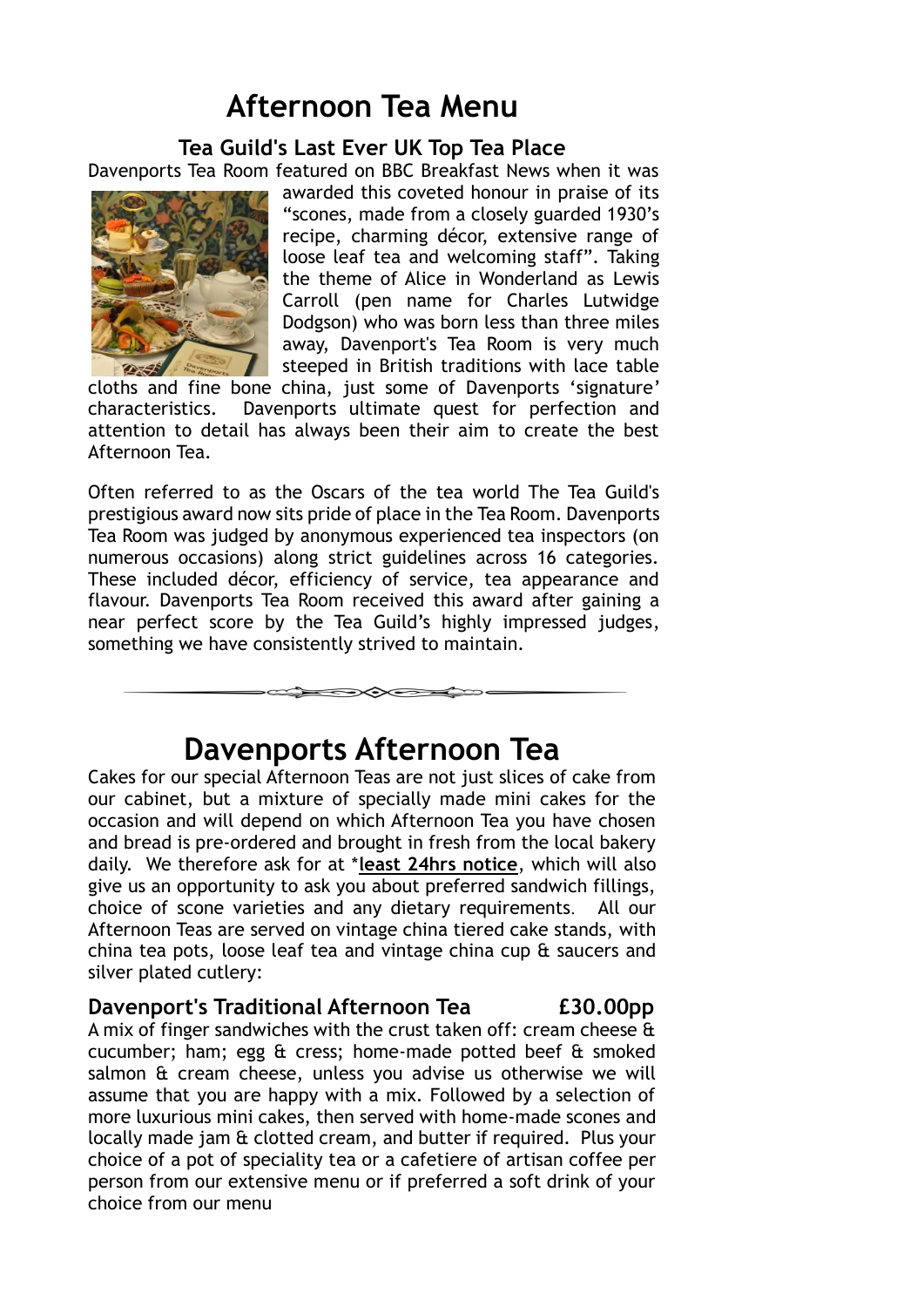**Davenport's Combination Afternoon Tea £30.00pp\*** Proving to be a popular choice this afternoon tea is ideal for those with not so sweet a tooth. You will be presented on our vintage cake stand bottom tier, a delicious range of mixed sandwiches (as Traditional), second tier a selection of savoury items such as pate, pork pie, cheese and biscuits, mini soups and the top tier a selection of luxury mini cakes, followed by a sweet scone, sometimes we offer a cheese scone please let us know if you'd like one of these, plus one pot of artisan tea/speciality coffee each from our extensive menu. \***Minimum two people. No special dietary needs available**

- ➢**Add a glass/bottle of Prosecco or non-alcoholic bubbles at the table**
- ➢**Our onsite florist can produce a Beautiful Handtied Bouquet of Flowers** from £40.00 (Must be PRE-BOOKED at least 24hrs in advance)

**Davenport's Celebration Afternoon Tea £36.00pp Choose either Traditional or Combination (as described above), but this afternoon tea includes a glass of prosecco**

**Davenport's Champagne Afternoon Tea £40.00pp** Choose either Traditional or Combination (as described above), but this afternoon tea includes a glass of Champagne

## **Davenports Tea Tasting Afternoon Tea £40.00pp**

One of our best, learn more about teas alongside either the Traditional or Combination versions as described above. The Tea Tasters gives you the opportunity of tasting lots of different teas, with the selection tailormade to suit you and under the guidance of our qualified tea specialist. This version cannot be combined on the same table with another type of afternoon tea. Adults only.

#### **Children's Special Afternoon Tea 6 and 10 from £20pp**

Choice of soft drink or tea; finger sandwiches, suitable mini cakes, a scone and a home-made undecorated fairy cake, served with a small dish of home-made butter cream and cake decorating bits so that, and how cool is this....children decorate their own cake! Please note only available with adults having any of our afternoon teas**. Please note that we do not cater for children's parties**

➢**Davenports Gift Voucher** We have a wide range available please see our website for more details

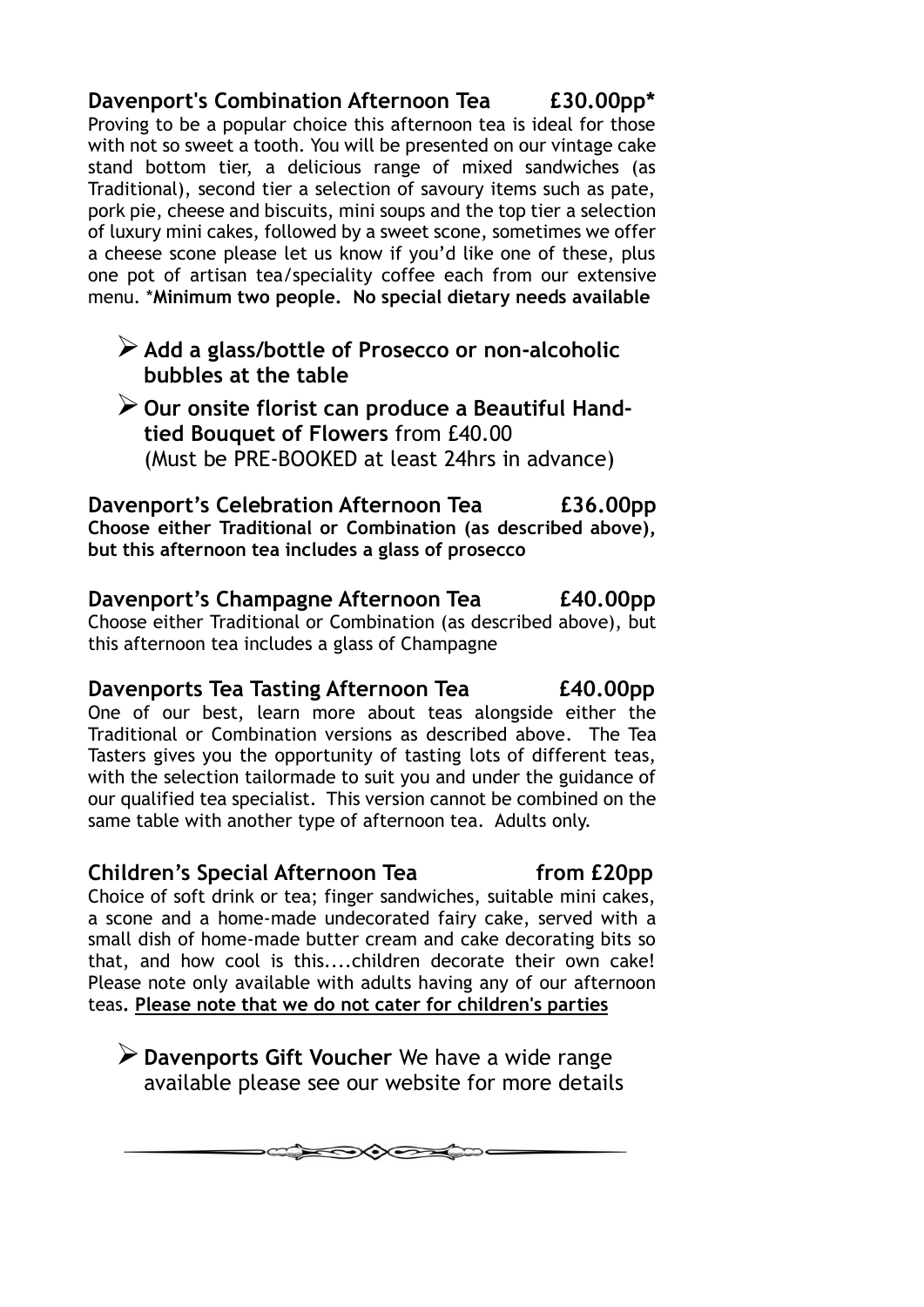#### **Davenports Special Events** Limited places so pre-booking is essential

### **Davenport's Private Afternoon Tea Cruise for up to 12 people from £60.00** per person

Choose from a variety of routes taking from 2.5 – 4.5 hours, for a

lovely cruise on the Trent & Mersey Canal or River Weaver on board a historic style narrow boat with beautiful sounding Lister JP2 vintage engine. With a contemporary feel interior, your private party can enjoy Cheshire's scenery and wildlife at its best. Various routes and durations



available, some can include passage on the famous Anderton Boat Lift. Afternoon Tea is served on board, included sandwiches, selection of luxury mini cakes, home-made scones, unlimited tea/coffee. With our experienced steerer, all you need to do is sit back and enjoy with friends or family, a very special experience. Fully Licenced.

(Min charge: £300) April – October

*No children under 5yrs and we only have a limited number of lifejackets for children. No dogs allowed.*

 $\bigotimes_{\mathcal{A}}\mathcal{A}\cong\mathcal{A}\otimes\mathcal{A}$ 

# **Davenport's Fish & Chip Thu Evening Cruises**

**(Apr – Sep):** £30 per person Why not join us for an evening fish & chip 2hr cruise

Pre-booking essential, either join our public cruises or private hire available up to 10 Fully Licenced

 $\widehat{\phantom{a}}$ 

**Victorian Christmas Afternoon Tea** £38.50 per person Fri 18 Nov to Mon 19 Dec\*, Thu 22 Dec – Sat 24 Dec 2022 \*Excluding Tuesdays, Wednesdays & Thursdays



This is a very special occasion for not only do we dress the tea room with Downton style Christmas theme. Staff are dressed in Victorian costume during this period.

On offer are two very special